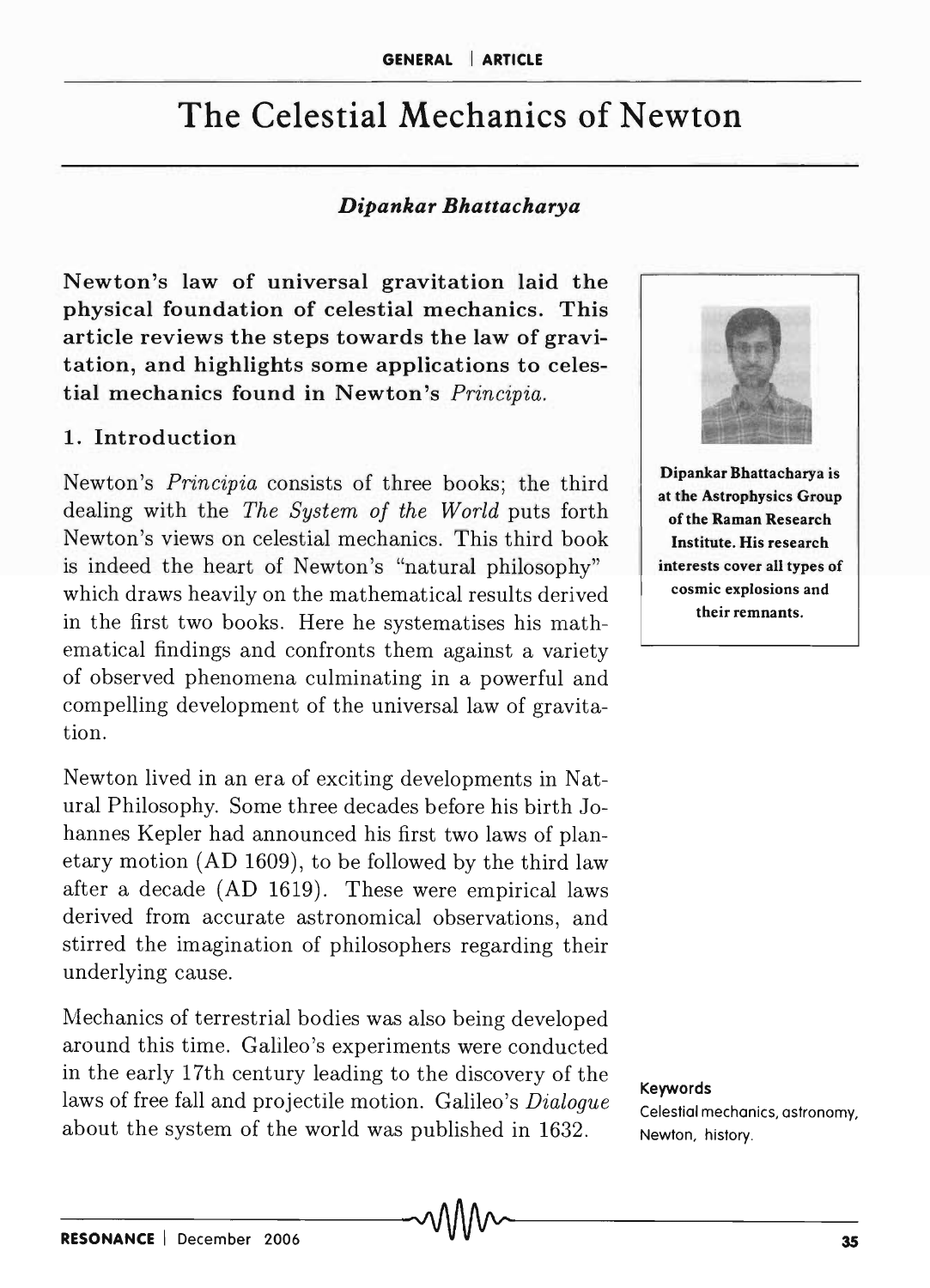**Newton's Principia is not merely a collection of brilliant mathematical solutions of numerous problems in mechanics, it also represents a tour de force in objectivity and rational thought.** 

Rene Descartes, in his *Principia philosophiae* (1644), attempted to provide a physical basis to many observed phenomena including planetary motion. He proposed ten physical laws, the first two of which were nearly identical to the first two laws of Newton, but the rest were inaccurate. Descartes echoed the prevalent view that forces may act on a body only by contact with another body, and proposed that the planets are carried along in their orbits by "corporal vortices" in an aethereal medium revolving around the Sun. This view must have gained a fair degree of popularity, because Newton spends a significant amount of effort to demonstrate that this could not be the case.

Newton's *Principia* is not merely a collection of brilliant mathematical solutions of numerous problems in mechanics, it also represents a *tour de force* in objectivity and rational thought. The *Principia* establishes gravity as a force that "acts at a distance" and not by contact. Yet Newton was, personally, deeply uncomfortable with the notion of action at a distance. He did not let these personal views interfere with the deductive logic of the *Principia,* as he abided by the self-imposed "rules for the study of natural philosophy" with which Book 3 of the *Principia* begins. These are very much the same rules which govern our scientific method till today. For example, his rule 4 states that *"In experimental philosophy, propositions gathered from phenomena by induction should be considered either exactly or very nearly true notwithstanding any contrary hypotheses, until yet other phenomena make such propositions either more exact or liable to exceptions"* To make the inductions from observed phenomena precise, Newton had a very powerful tool at hand - his mathematical genius. It is therefore not surprising that he chose to name his book after that of Descartes, but paraphrasing it *Philosophiae N aturalis Principia M athematica,* or "Mathematical Principles of Natural Philosophy"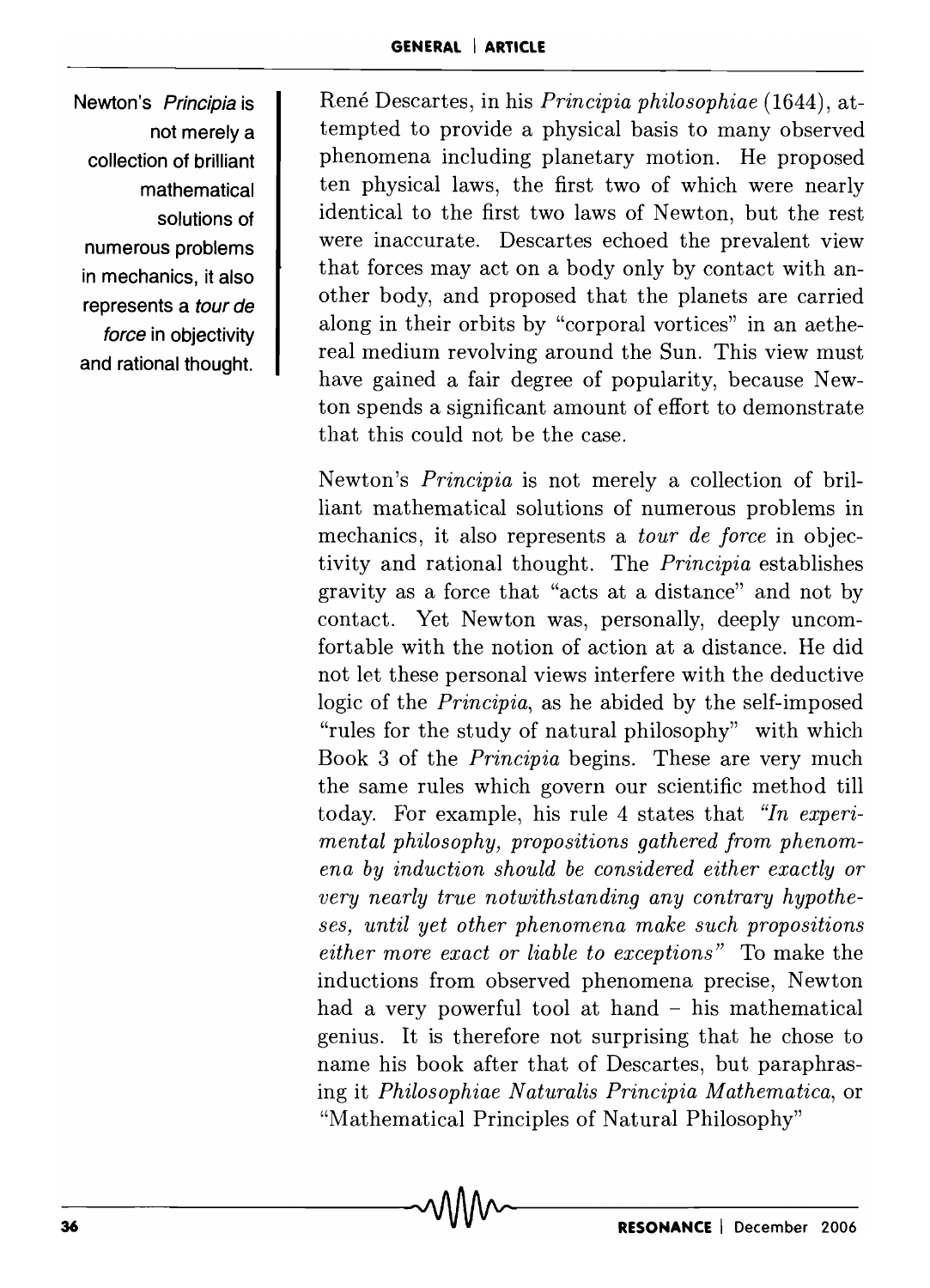#### 2. Route to the Law of Gravitation

It may be said that the most important steps in the discovery of the law of gravitation were the following.

### *2.1. Expression of Centripetal Force for Circular Motion*

Till the late 1670s, Newton did not formulate a clear idea of a centripetal force. For bodies in circular motion he, like many others of his time, believed in the existence of an 'outward' or centrifugal force, an idea contained in the work of Descartes. The discovery of the expression  $v^2/r$  for the centrifugal acceleration is credited to Christiaan Huygens, who published this result in his book *Horologium Oscillatorium* in 1673. Newton, however, had independently worked this out in the 1660s. Newton was triggered to think in terms of centripetal rather than centrifugal forces by an exchange of letters with Robert Hooke in 1679-80. By the time of the publication of the first edition of the *Principia* in 1687, Newton's derivation of this result took the following form.

In *Figure* 1, let bodies Band *b,* revolving in the circumferences of circles BD and *bd,* describe the (infinitesimal) arcs BD and *bd* in the same time. In absence of centripetal force the bodies would have described tangents BC and *be* respectively. Motion due to centripetal forces are then represented by the nascent spaces CD and *cd* respectively, executed in the same time by the two bodies. These displacements are directed towards the centre of the circle and since both are described in the same interval of time, starting from zero initial velocity in that direction, they must be proportional to the centripetal force at the respective locations. Let figure *tkb* be similar to the figure DCB. Then  $CD/kt =$ arc BD/arc *bt* and also  $kt/cd = (arc \, bt / arc \, bd)^2$ . The latter follows from a lemma proved by Newton, using a

Newton was triggered to think in terms of centripetal rather than centrifugal forces by an exchange of letters with Robert Hooke in 1679-80.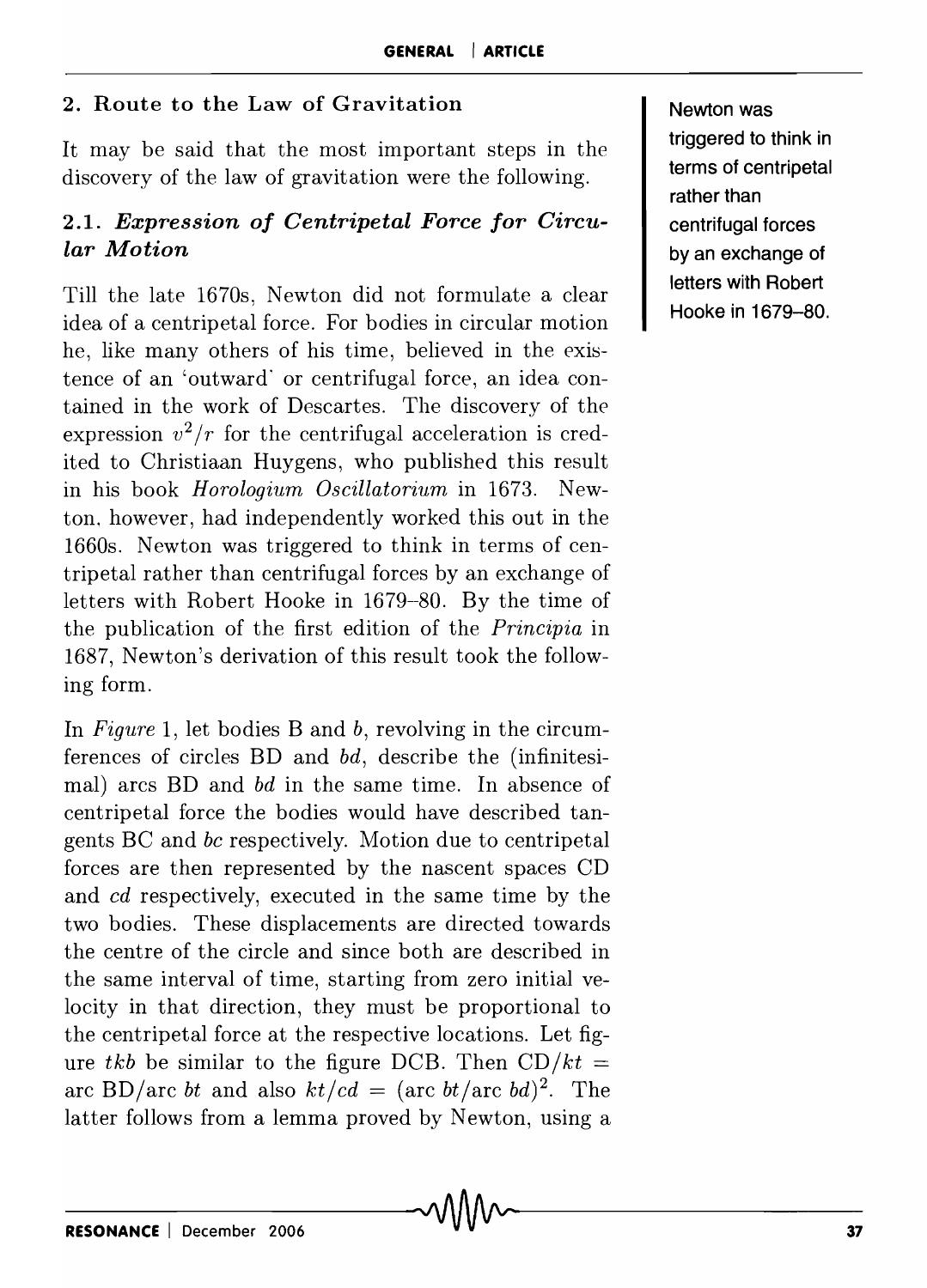



known property of the circle:  $(chord BD)^2 = BS \times CD$ *(Figure* 1), and taking limits to infinitesimal displacements. Hence  $CD/cd = (arc BD \times arc \t{bt})/(arc \t{bd})^2$ . Now arc  $bt = (Sb/SB) \times (arc BD)$ , and therefore the ratio of forces becomes that of  $(\text{arc BD})^2/\text{SB}$  to  $(\text{arc bd})^2/\text{S}b$ . Since arcs BD and *bd* are described in the same time interval, their lengths are proportional to the respective velocities, giving centripetal force  $\propto v^2/r$ .

## *2.2. The 1/r2 Force Law*

Once the expression for centrifugal acceleration was known, it was a simple matter to combine this with Kepler's third law to derive that for the planets, the centrifugal force varies inversely as the square of their distance from the Sun, since orbital speed  $v = 2\pi r/T$ and  $T^2 \propto r^3$  (here *T* is the orbital period of the planet). Eliminating *T* one finds  $v \propto 1/r^{1/2}$  and hence  $v^2/r \propto$  $1/r^2$ . Indeed this was done by several people in the late 1670s/early 1680s, including Robert Hooke, Christopher Wren and Edmund Halley. Newton, on the other hand, had discovered this result much earlier, in the 1660s, since he had already derived the  $v^2/r$  law before its publication by Huygens. At this time he even estimated that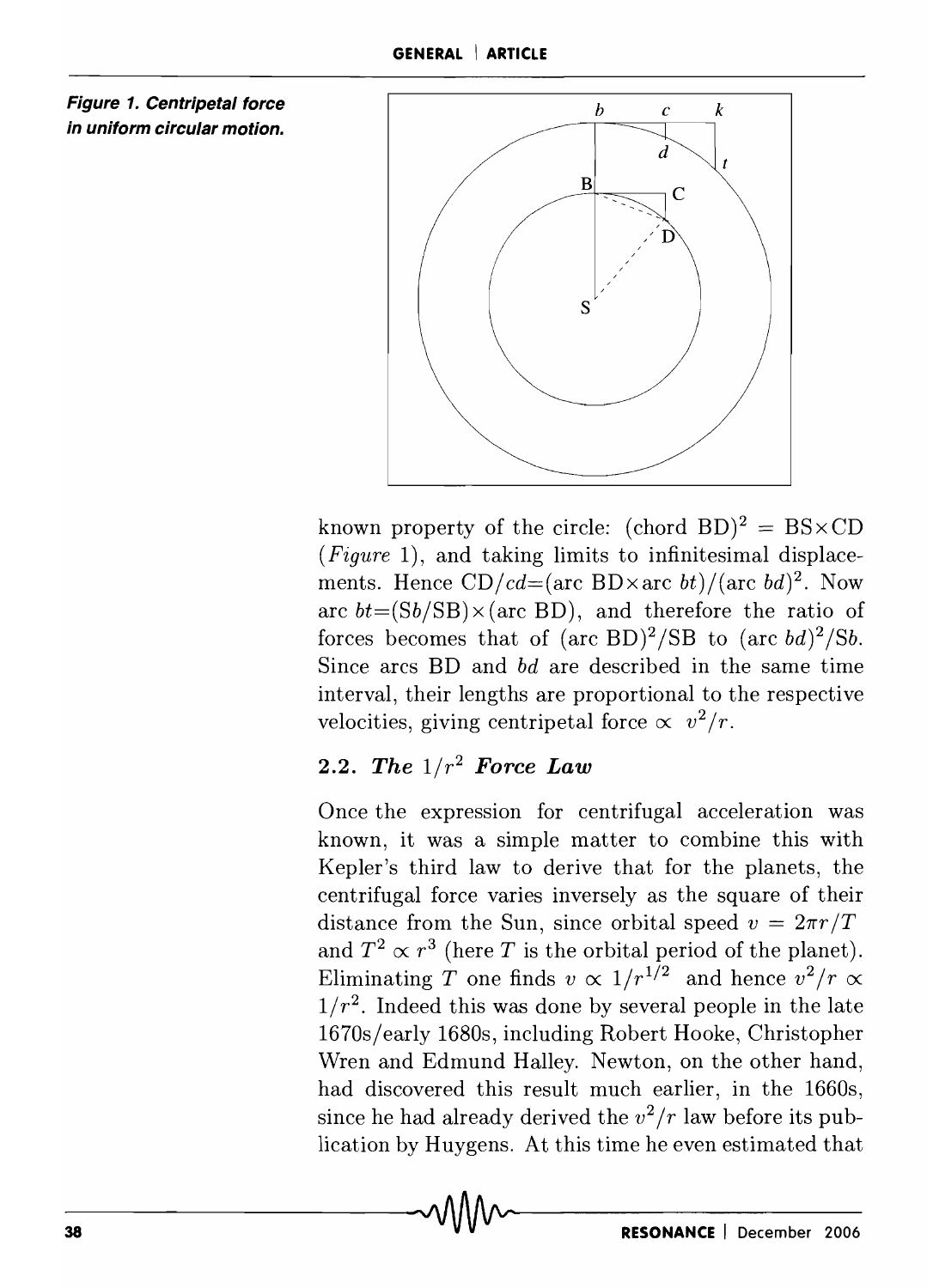the centrifugal force at the Earth's surface is much smaller than the gravitational force and that at the Moon's orbit, the centrifugal force measures about 1/4000 that of the Earth's surface gravity. The true significance of these results, however, was clear to Newton only after he realised that the force needed to keep bodies in orbit is centripetal, not centrifugal.

## *2.3. Kepler's Laws*

While several contemporaries of Newton had arrived at the  $1/r^2$  dependence of the centripetal forces acting on planets, none except Newton had the mathematical mastery to demonstrate that all the laws of Kepler follow from a centrally directed force that varies in magnitude inversely as the square of the distance. Newton showed that Kepler's first law, stating the constancy of areal velocity, follows from the fact that the force is central in nature. This proof is reproduced in the article by H S Mani in this issue. Kepler's second law, that the orbits of planets are ellipses with the Sun at the focus, was derived by Newton in his characteristically ingenious fashion. First, he inverted the problem to show that if a body moves in an elliptical orbit around a centre of force located at its focus, the centripetal force required is proportional to  $1/r^2$ . He provided two different sets of proofs, one of which is outlined below.

To start with, the expression for centripetal force (C.F.) directed towards any arbitrary point within a circular orbit is computed. In the diagram of *Figure* 2, if P be the particle executing the orbit and S be the centre of force, then the magnitude of centripetal force is inversely proportional to  $SP^2 \times PV^3$  (the proof of this has been reproduced in the article by H S Mani in this issue). Newton then draws the following corollary. If the particle executes the sarne circular motion due to the action of a centripetal force directed towards a different centre R, then the ratio of these two forces would be



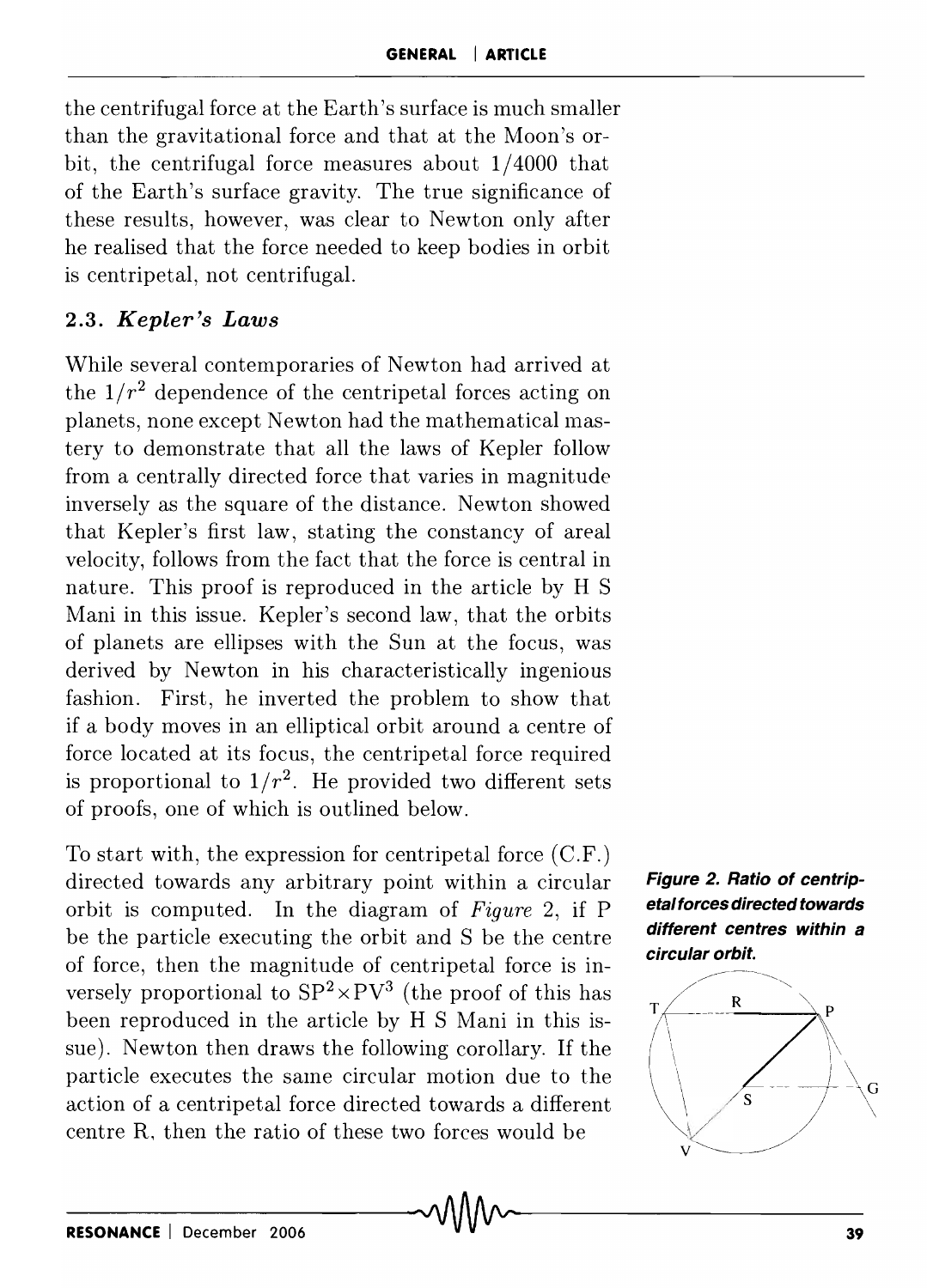$$
\frac{\text{C.F.}_S}{\text{C.F.}_R} = \frac{\text{RP}^2 \times \text{PT}^3}{\text{SP}^2 \times \text{PV}^3} = \frac{\text{SP} \times \text{RP}^2}{\text{SG}^3}.
$$
 (1)

Here SG is a line parallel to RP which intersects at G the tangent drawn through P. The above result follows by noting that triangles PSG and TPV are similar, giving  $PT/PV = SP/SG.$ 

Newton remarks that this result is applicable to any curved orbit, not just a circle. Since we are describing just the instantaneous motion at P, the result for a circle would hold for any curve with the same radius of curvature.

Newton then estimates the centripetal force directed to the centre of an elliptical orbit. In *Figure* 3, let P be the particle moving in the elliptical orbit sketched, under the action of a force directed towards its centre C. Let RPZ be the tangent at P and PG, DK be conjugate diameters (DK parallel to RPZ). Let Q be the point on the orbit at a later time. Complete parallelogram  $QvPR$  and drop perpendicular QT on PC. Also drop perpendicular PF on DK. Now for any curved trajectory the centripetal force is proportional to  $QR/(PC^2 \times QT^2)$  (lim  $PQ\rightarrow 0$ ),



**Figure 3. Diagram to compute centripetal force directed to the centre or the focus of an elliptical orbit.**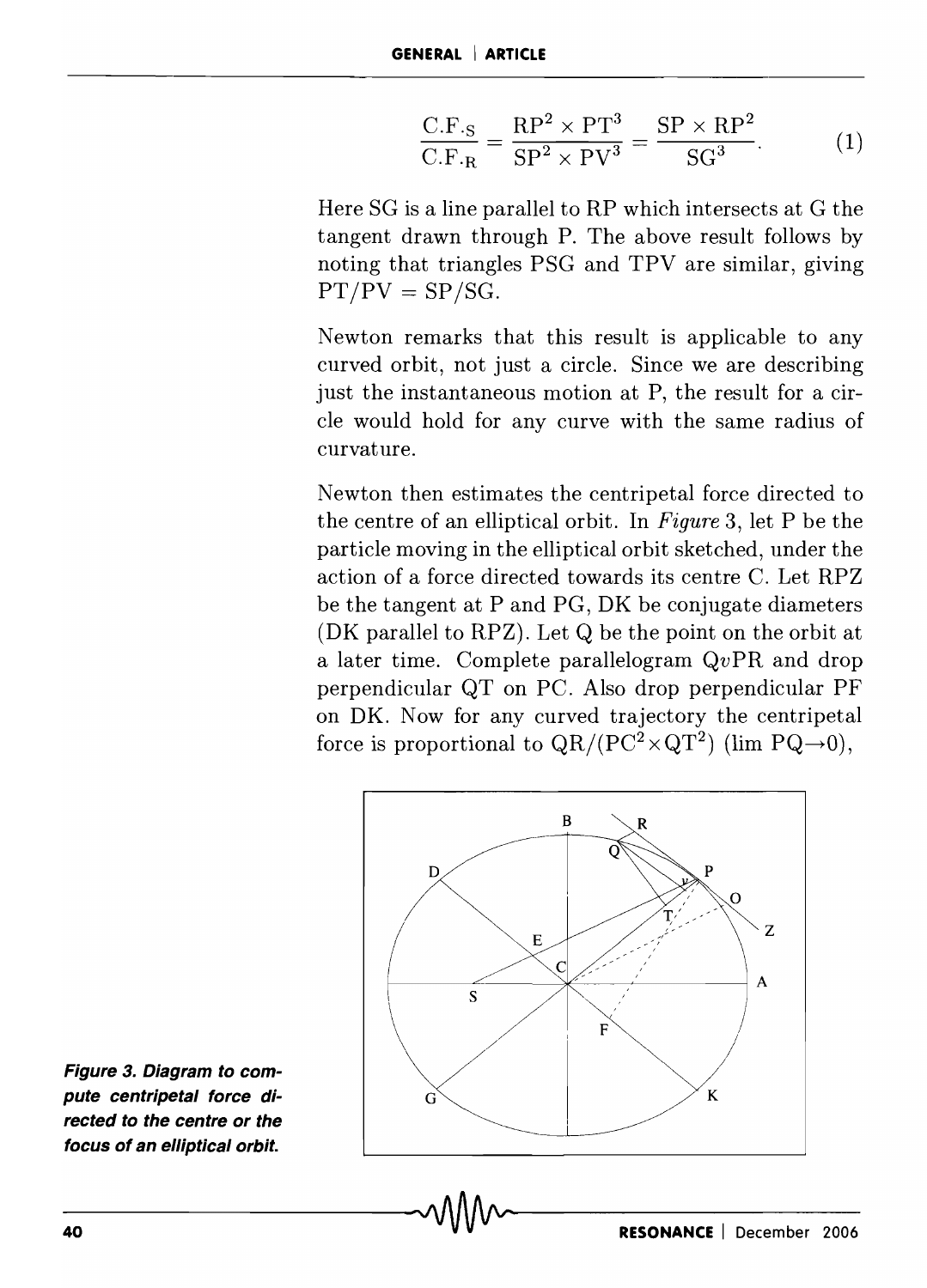as Newton had already shown (see equation (6) in the article by H S Mani in this issue). Newton now uses two properties of the ellipse:  $Pv \times vG/Qv^2 = PC^2/CD^2$ and  $CD \times PF = BC \times CA$ . Using similar triangles  $QvT$ and PCF one finds  $Qv^2/QT^2 = PC^2/PF^2$ . From these relations and noting that  $Pv=QR$ , it is evident that

$$
\frac{\text{QR}}{\text{QT}^2 \times \text{PC}^2} = \frac{\text{PC}^2}{\text{CD}^2 \times \text{PF}^2 \times v\text{G}} = \frac{\text{PC}^2}{\text{BC}^2 \times \text{CA}^2 \times v\text{G}}.
$$

As  $PQ\rightarrow 0$ ,  $vG\rightarrow PG = 2PC$ . Hence the centripetal force is proportional to PC<sup>2</sup>/(BC <sup>2</sup> × CA <sup>2</sup> × 2PC). But since BC and CA for the ellipse are given, the force is  $\propto$  PC, or the distance from the centre.

Finally, Newton derives the force directed towards the focus of the ellipse by using the corollary quoted above. In *Figure* 3, let S be the focus to which the force is directed. E is the point of intersection of SP with the diameter DK drawn parallel to the tangent RPZ. A line parallel to SP from C intersects the tangent RPZ at point O. By  $(1)$ ,

$$
\frac{\text{C.F.}_S}{\text{C.F.}_C} = \frac{\text{CO}^3}{\text{CP} \times \text{SP}^2} = \frac{\text{PE}^3}{\text{CP} \times \text{SP}^2}.
$$
 (2)

But since  $PE = AC = constant$  (property of an ellipse), and C.F.<sub>C</sub>  $\propto$  CP, one concludes that C.F.<sub>S</sub>  $\propto$  1/SP<sup>2</sup> or the force is inversely proportional to the square of the distance from the focus.

Newton then extends this proof to hyperbolic and parabolic figures and also solves the inverse problem showing that the shape of the orbit under inverse square force is a conic.

Another important result he derives is that the major axis of the elliptical orbit is stationary only if the force is strictly inverse square. Any departure from this would

An important result derived by Newton is that the major axis of an elliptical orbit is stationary only if the force is strictly inverse square.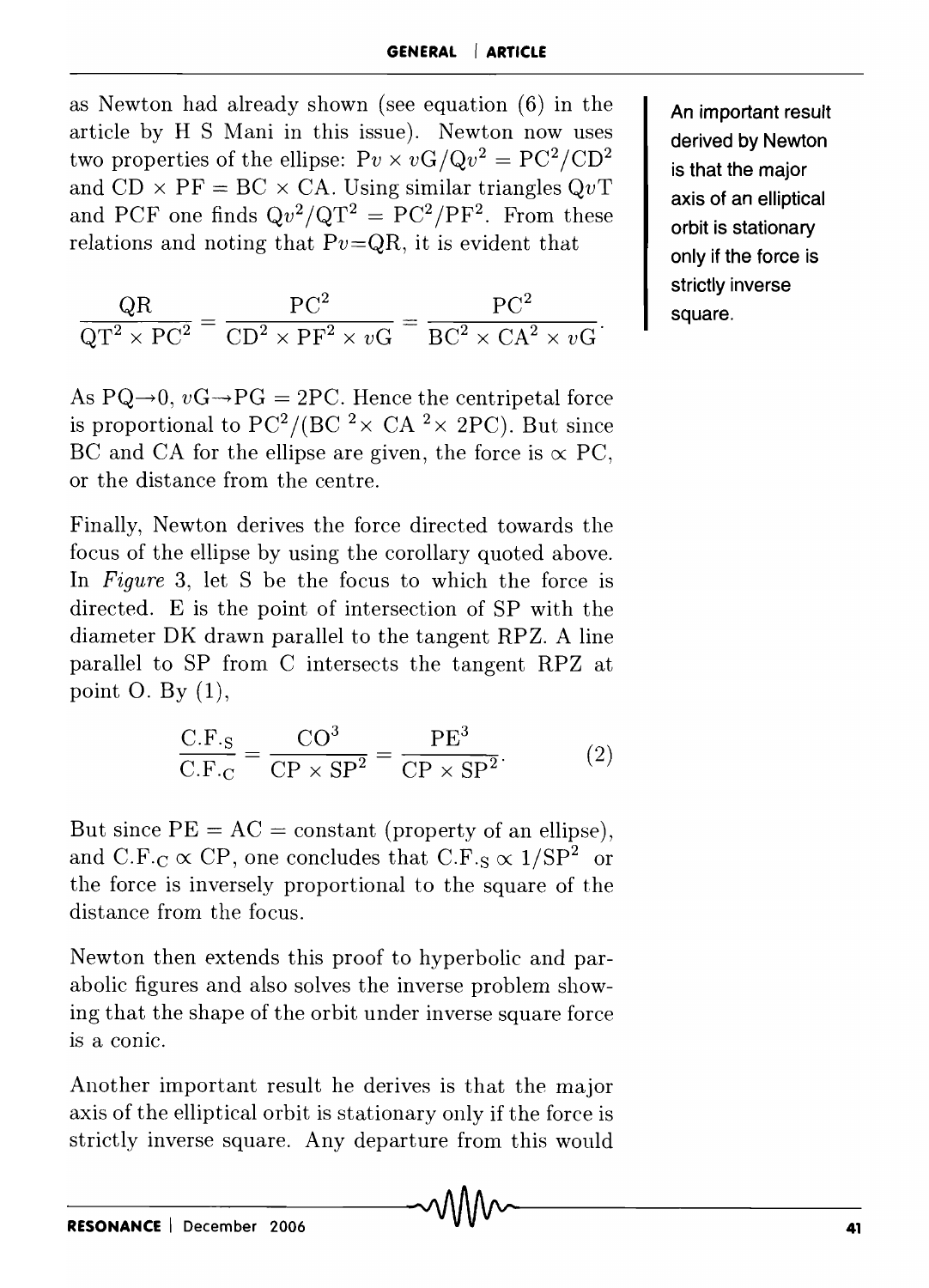The centripetal force that keeps the Moon in its orbit is the same gravity we experience at the Earth's surface.

lead to apsidal motion (revolving orbit). He was able to quantitatively estimate the amount of apsidal motion expected, given a degree of departure from the inverse square law.

## 2.4. *The Moon Test*

As mentioned above, Newton already knew that the centripetal acceleration at the orbit of the Moon is about 1/4000 the acceleration due to gravity at the Earth's surface. The distance to the Moon from the centre of the Earth was known to him to be about 60.5 Earth radii which would imply a decrease of an inverse square force from the Earth's surface to the Moon's orbit by a factor 3660, pretty close to 4000 (in fact the discrepancy was due to the use of an inaccurate value for the radius of the Earth). This made Newton realise that the centripetal force that keeps the Moon in its orbit is the same gravity we experience at the Earth's surface. It was then a matter of a series of carefully crafted arguments to extend this notion of gravity to satellites of Jupiter and Saturn, then to planets moving around the Sun, the universality of the inverse square law thus established. In fact, he used the lack of noticeable apsidal motion in the planetary orbits and the observed fact that the apogee of the Moon moves very slowly, to argue that the inverse square law must hold to a great degree of accuracy. He correctly attributed the small motion of Moon's apogee to the orbital perturbation caused by the Sun's gravity.

Galileo's law of free fall and Newton's third law of motion laid the foundation for the universal theory of gravitation.

The above results, added to Galileo's law of free fall and Newton's third law of motion (which, combined, led to Newton's equivalence principle - that the same mass is responsible for both inertia and gravity) laid the foundation for the universal theory of gravitation.

## 3. Applications to Celestial Mechanics

Having established the law of universal gravitation,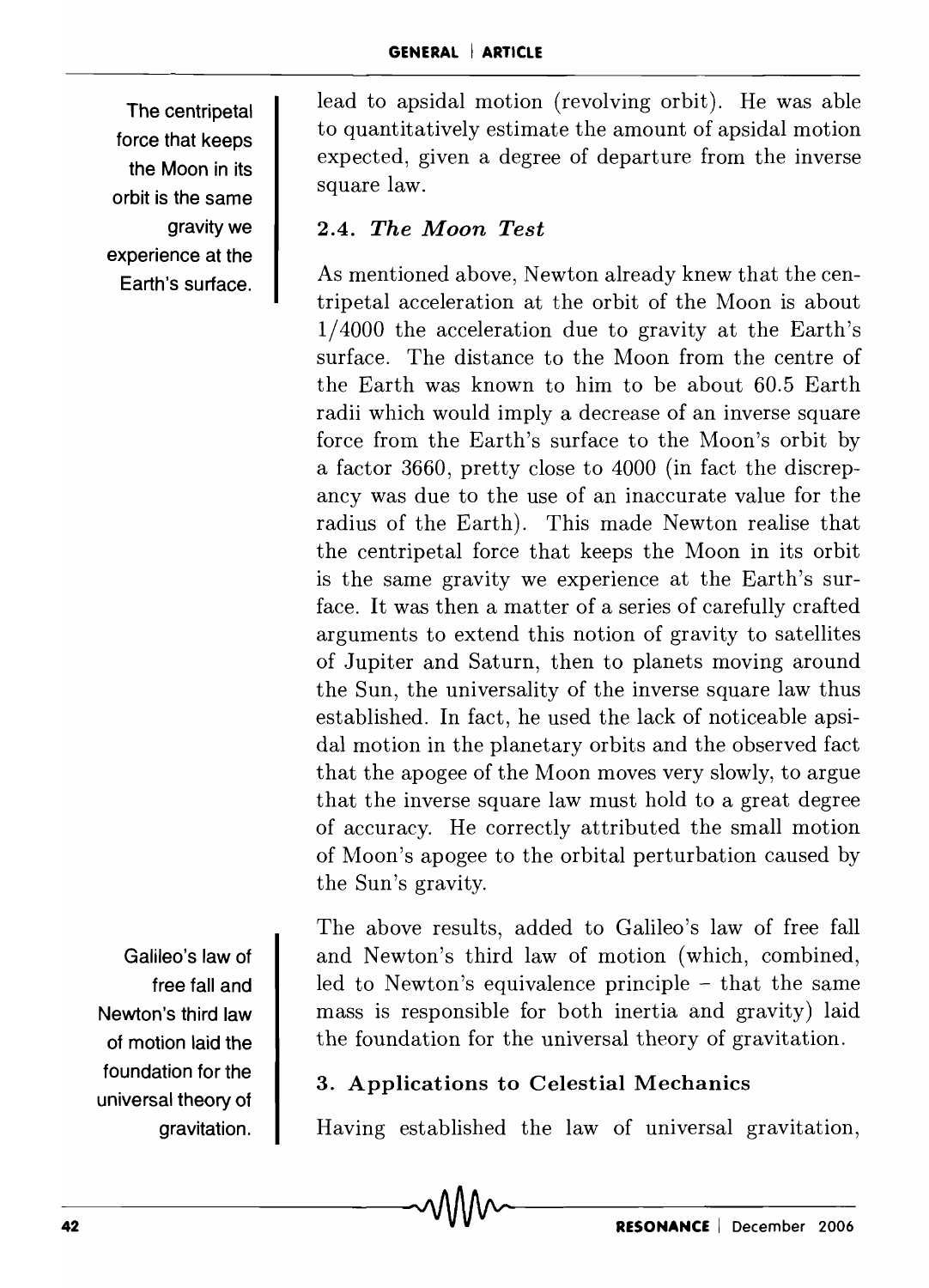Newton applied it to a variety of problems.

In the *Principia,* Newton computed many details of lunar motion, explained every known variation of the Moon's motion and predicted others. He also computed the mutual perturbation of the orbits of Jupiter and Saturn, although it is unclear if there was any convincing evidence for this at that time.

Assuming the Earth-Sun distance to be known, Newton applied his theory of gravitation to determine the ratio of masses of the Sun, Earth, Jupiter and Saturn, making use of the observed motion of the satellites around the planets and of course the motion of the planets around the Sun.

Newton then formulated a theory of tides based on the gravitational attraction of the Moon and the Sun. This was a tremendous intellectual leap forward, since this is the first time any physical cause was attributed to tidal phenomena. It was also a triumph since this theory succeeded in explaining many of the general features of the tides. Comparing the height of the tides attributed to the Moon and the Sun, Newton estimated the ratio of the mass of the Moon to that of the Sun.

The *Principia* ends with the theory of gravitation applied to cometary orbits. Newton devises a method to compute (fit) the orbit of a comet based on observations carried out at a few epochs, and then to predict the location of the comet's appearance at later times. He applies this to several comets, including the Halley's comet which appeared in 1682. His predictions, based on this physical theory (as opposed to the prevalent method of empirical interpolations and extrapolations used by his contemporary astronomers), were accurate within a couple of arcminutes, as demonstrated in the results tabulated in the *Principia.* 

**In the Principia, Newton computed many details of lunar motion, explained every known variation of the Moon's motion and predicted others.** 

**Newton formulated a theory of tides based on the gravitational attraction of the Moon and the Sun.**